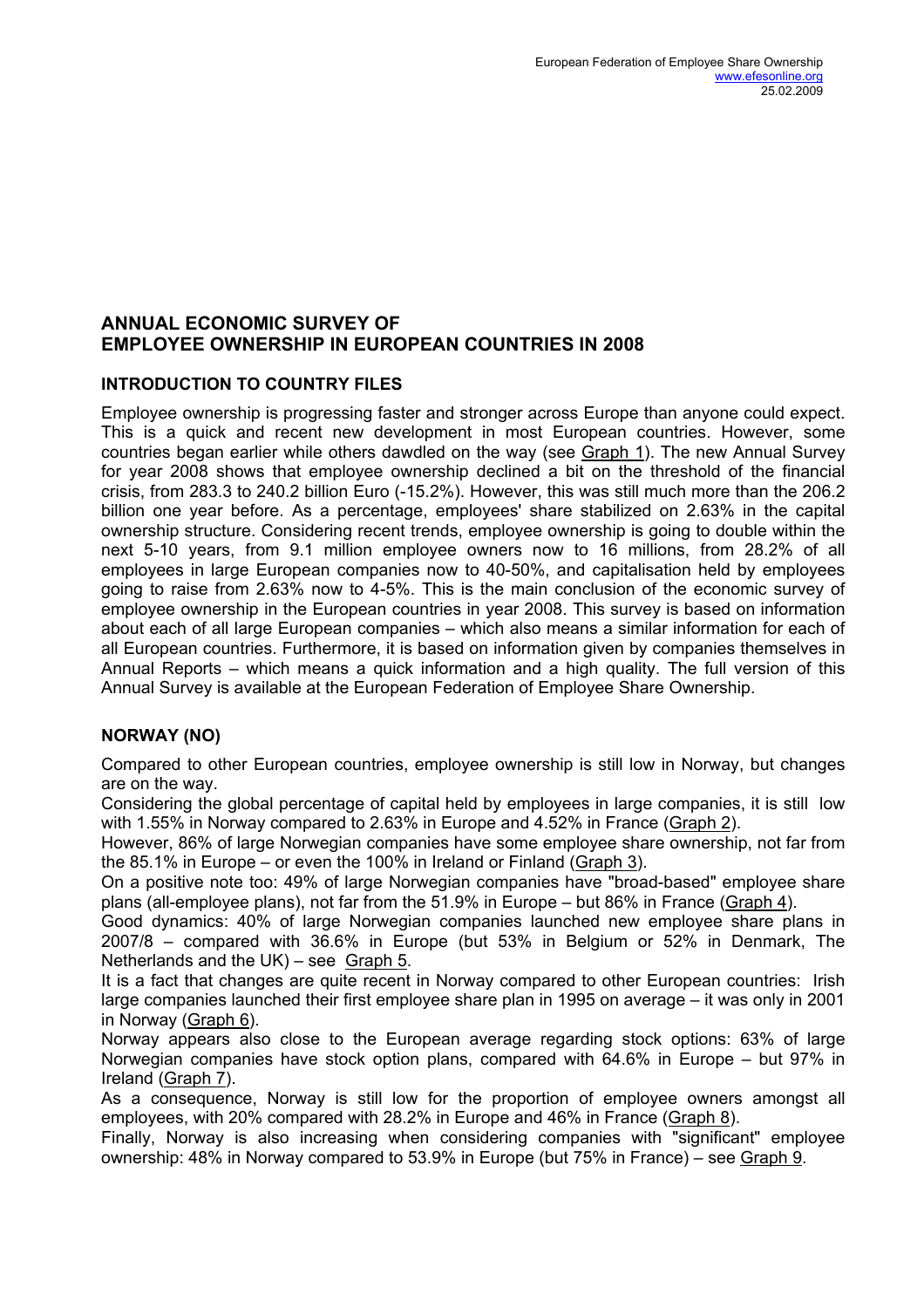

Graph 1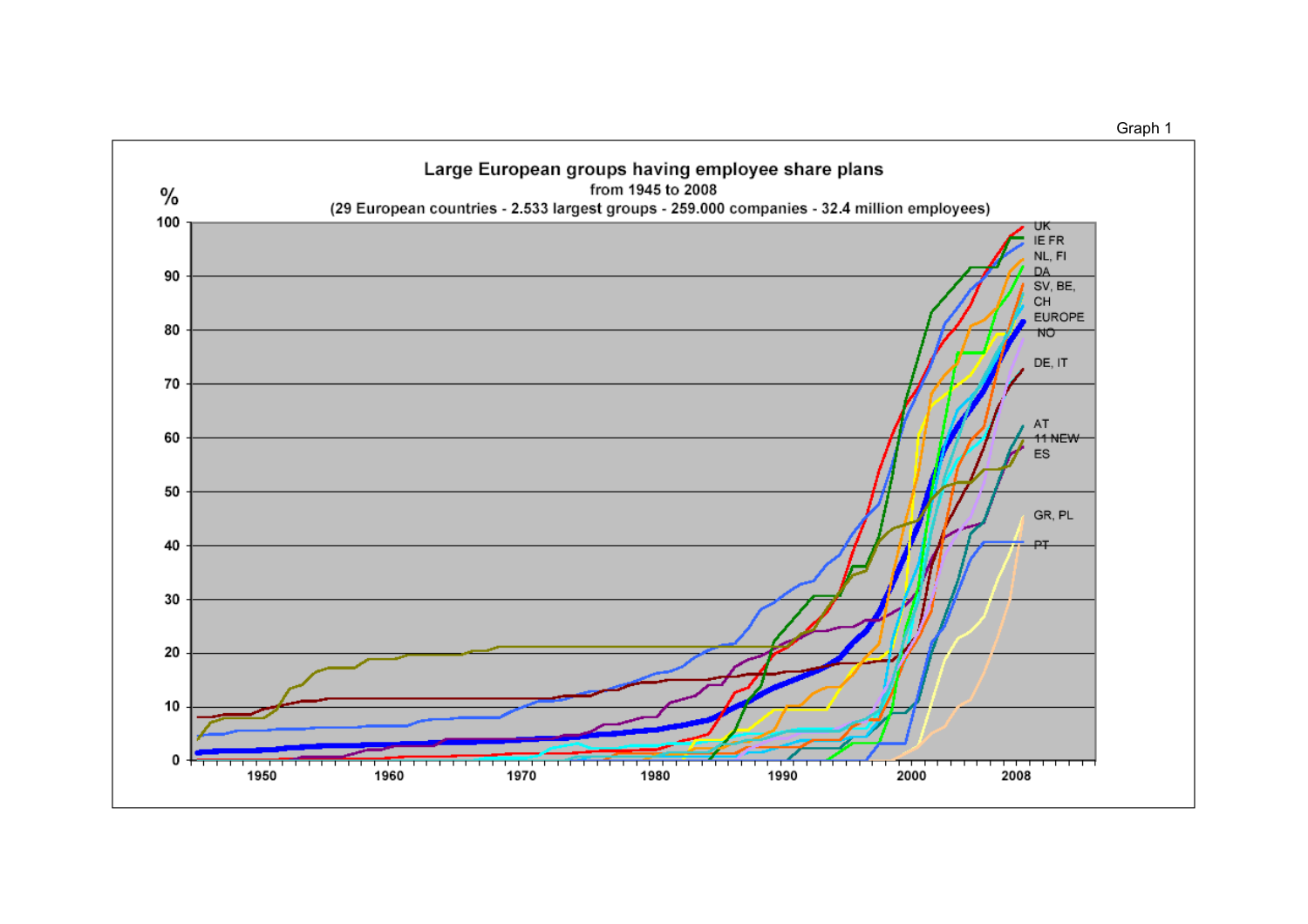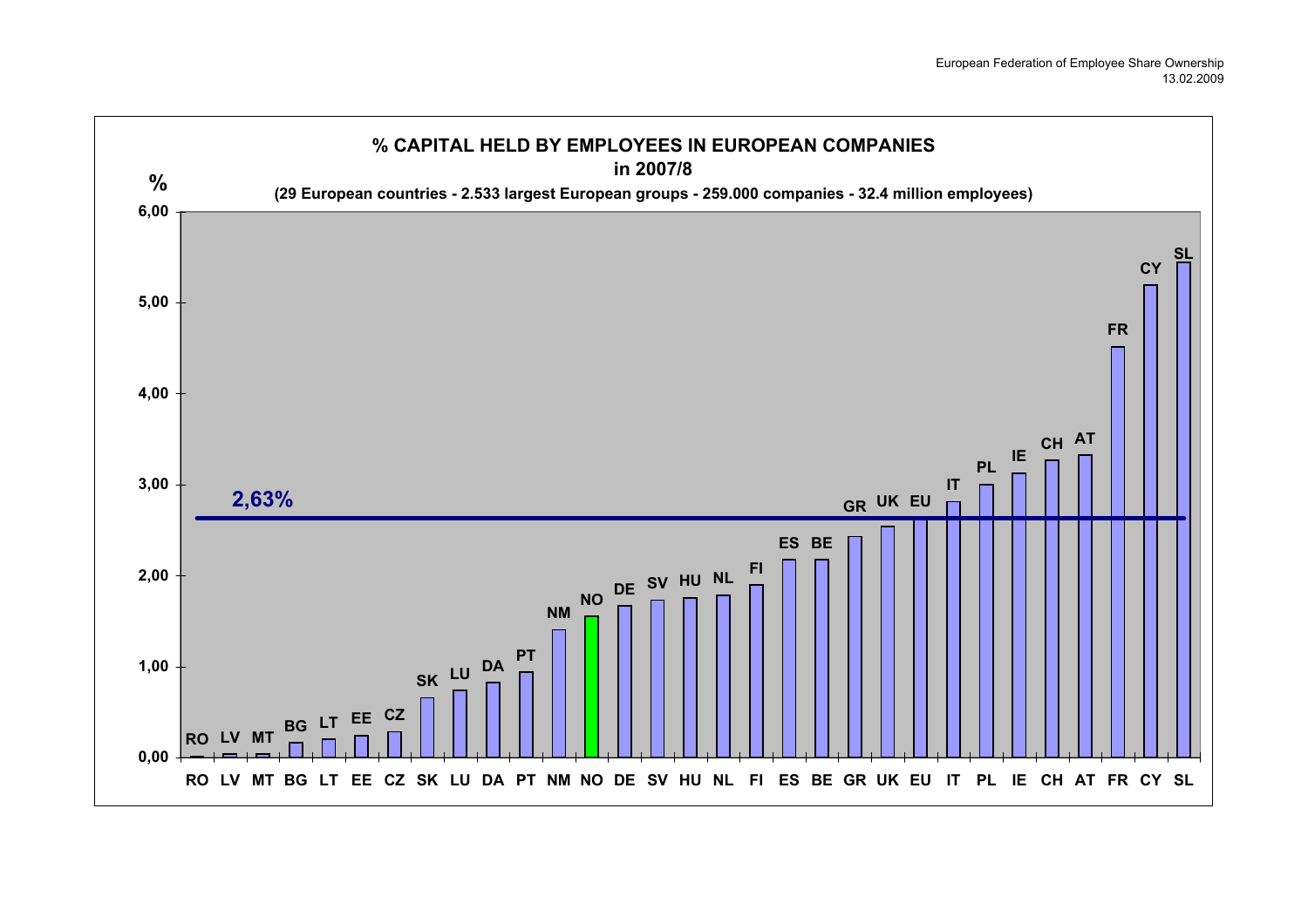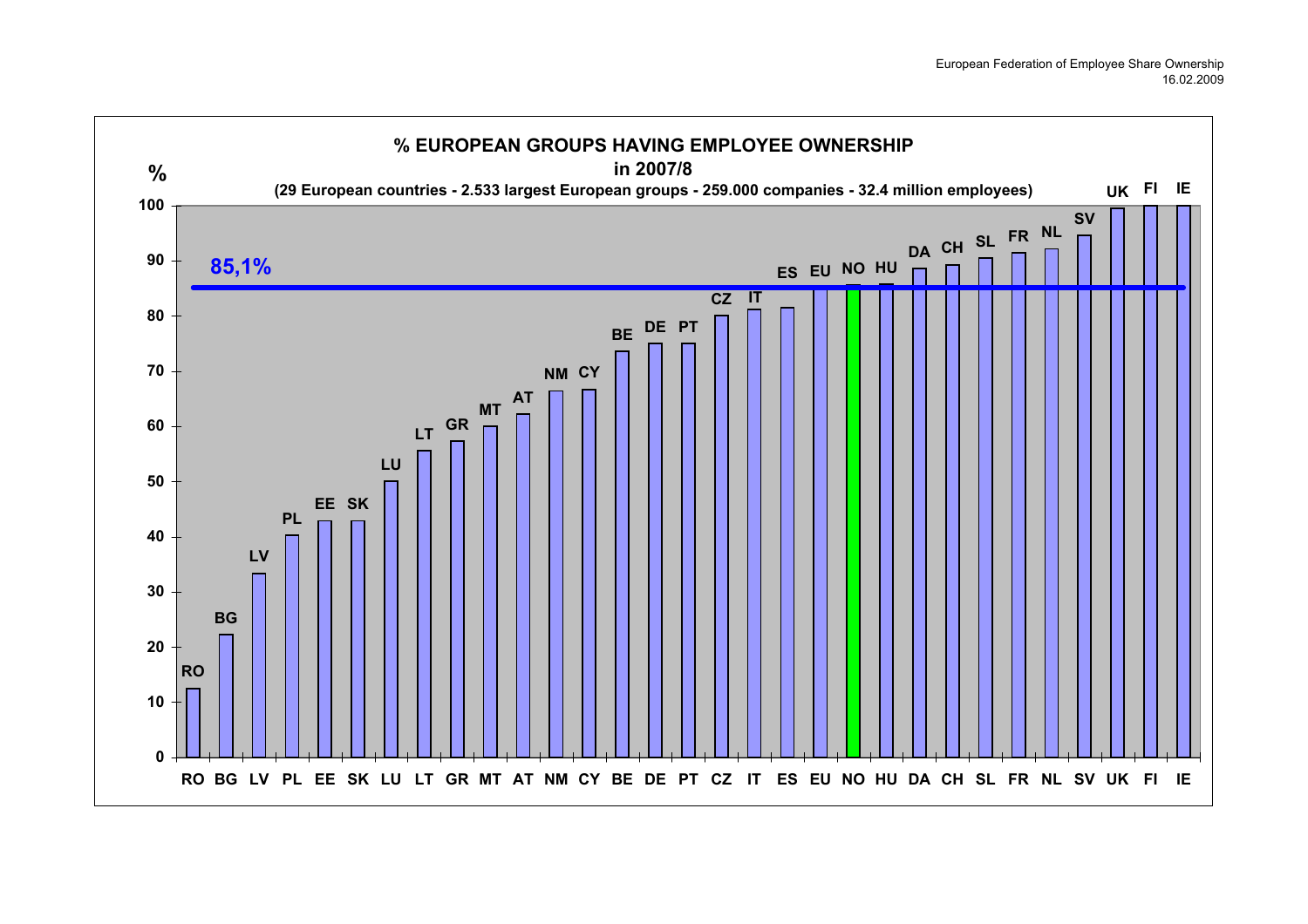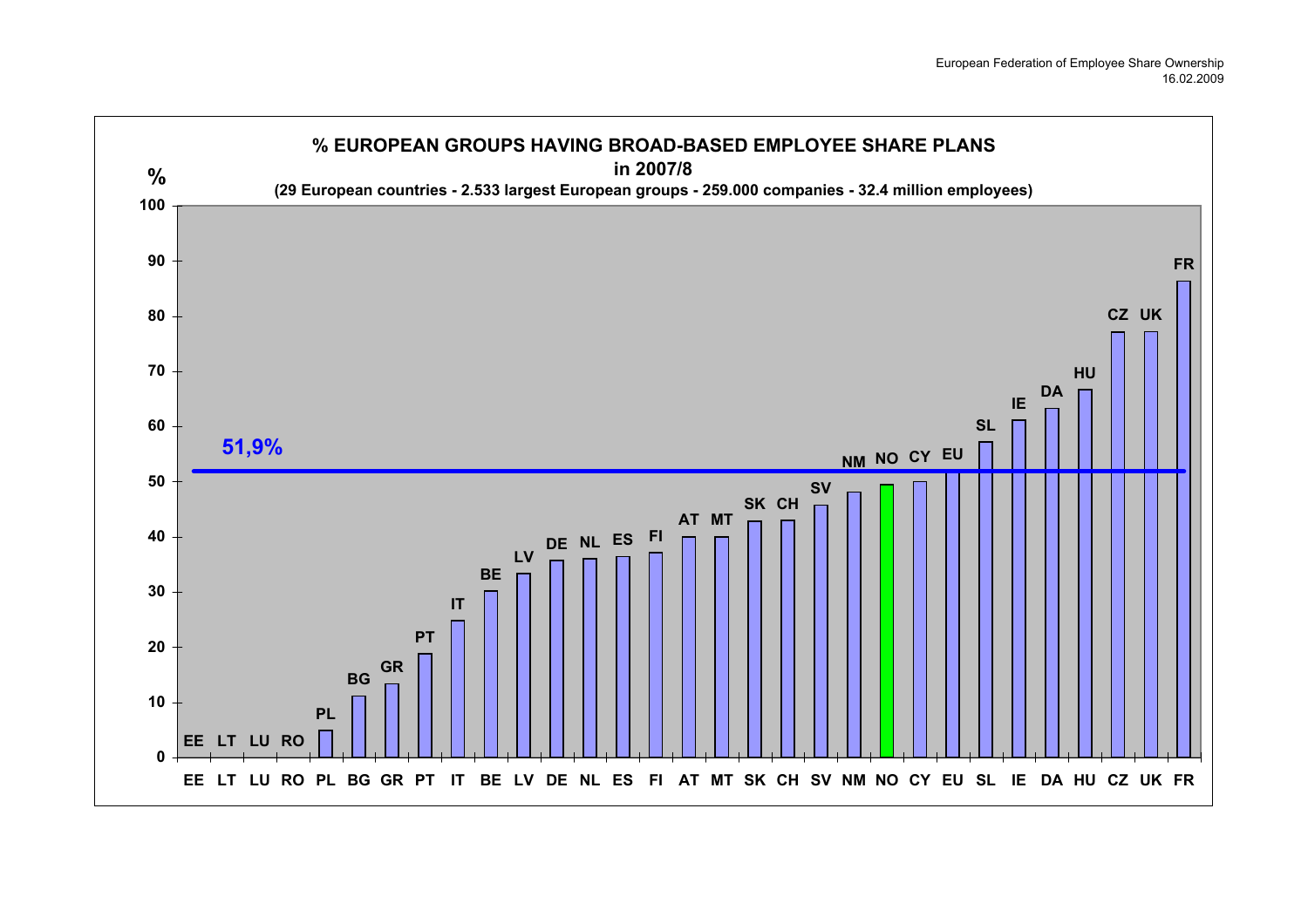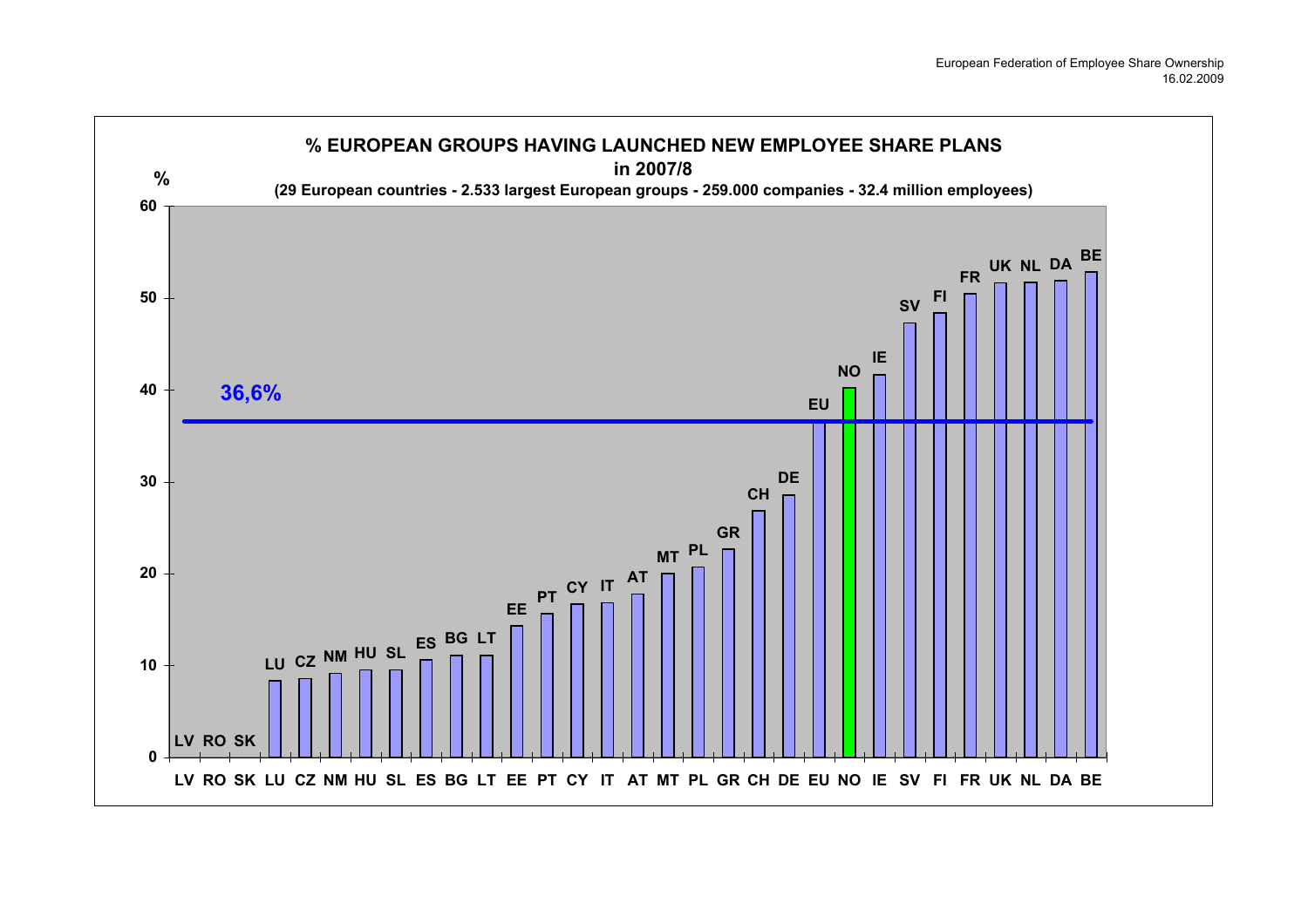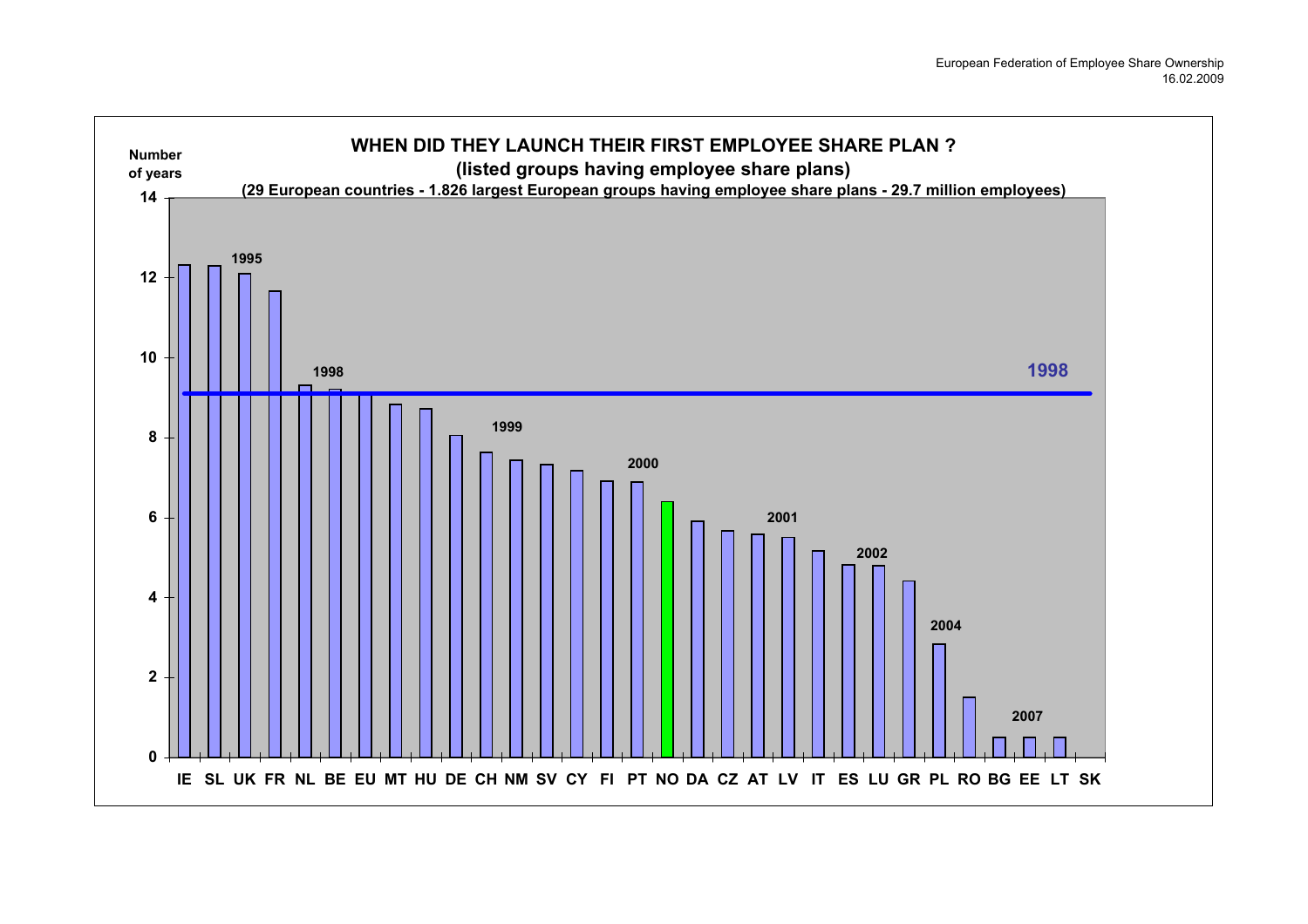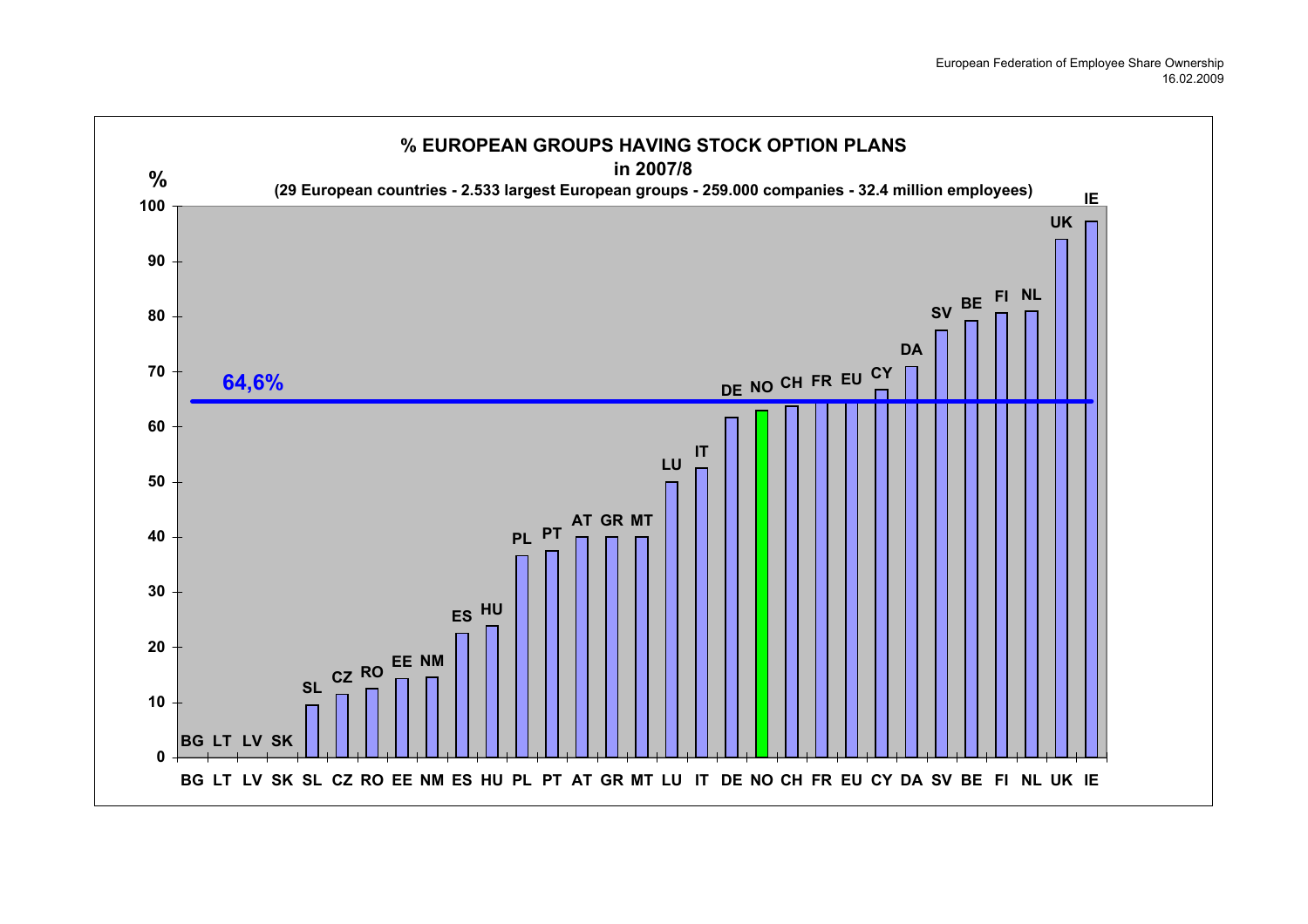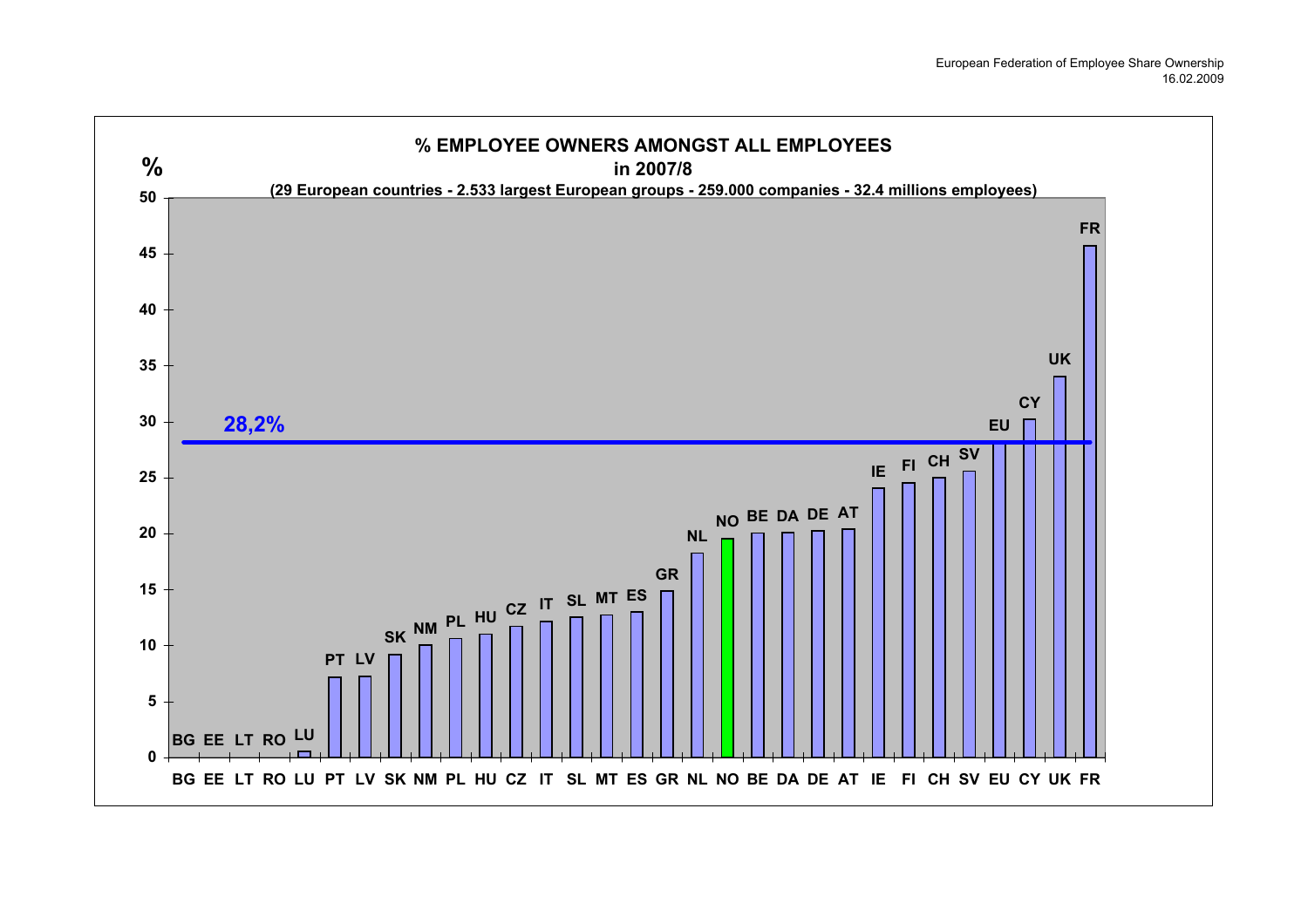